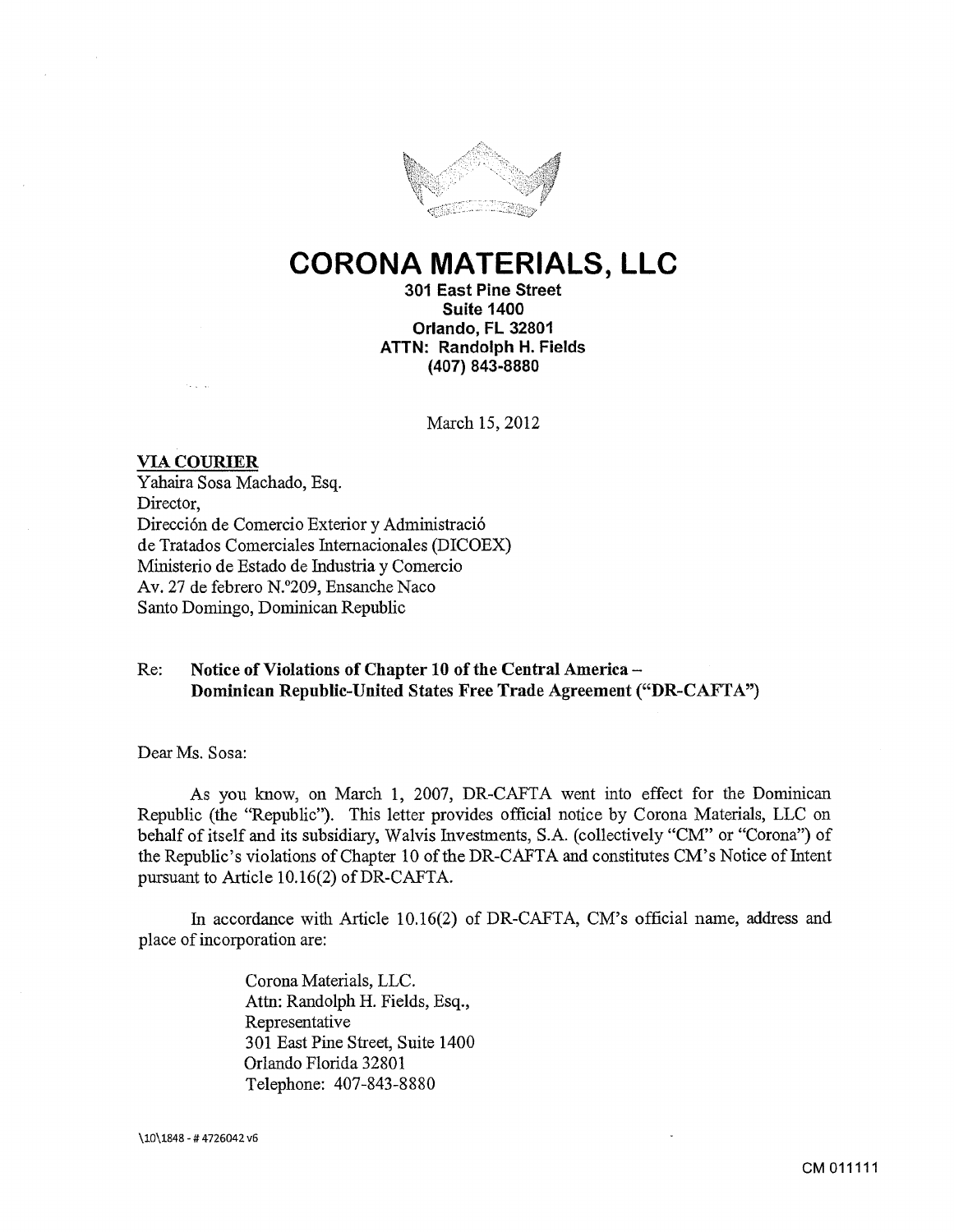Yahaira Sosa Machado, Esq. March 15, 2012 Page 2

Place of Legal Organization: Florida, United States of America

Since the Republic implemented **DR-CAFTA, the Republic has engaged in a course of action that violates the treaty and as a result CM has sustained substantial damages.** Some, but not necessarily all of these actions were briefly described in a letter dated February 16, 2011 to (among others) Ing. Ernesto Reyna Alcántara, Vice Minister of Gestion Ambiental, Ministerio de Estado de Medio Ambiente y Recursos Naturales, as well as face-to-face meetings with representatives of the Republic.

The facts underlying CM's DR-CAFTA claim are as follows:

1. **CORONA MATERIALS:** In accordance with Article 10.16(2) ofDR-CAFTA, CM's official name, address and place of incorporation are:

> Corona Materials, LLC. Attn: Randolph H. Fields, Esq., Representative 301 East Pine Street, Suite 1400 Orlando Florida 32801 Telephone: 407-843-8880 Place of Incorporation: Florida, United States of America Date of Legal Organization: November 7, 2005

2. **WALVIS INVESTMENTS:** CM owns 99% of its Dominican Subsidiary Walvis Investments, S.A. (Walvis) which it acquired in April2006. The remaining 1% is owned by John E Elliott. The official address is:

> Walvis Investments, S.A. Attn: John E. Elliott President. Ave Duarte #22 Sanchez Samana Province Dominican Republic Telephone: 407-701-0077 Place of Incorporation: Dominican Republic

3. **THE CORONA MANAGING DIRECTORS:** Randolph H. Fields is a shareholder and senior counsel in the law firm of Gray/Robinson, P.A. Mr. Fields has been voted top attorney in Central Florida and Most Influential Businessman. Mr. Fields' specialty is securities as it applies to banking, construction, hospitality, tourist attractions and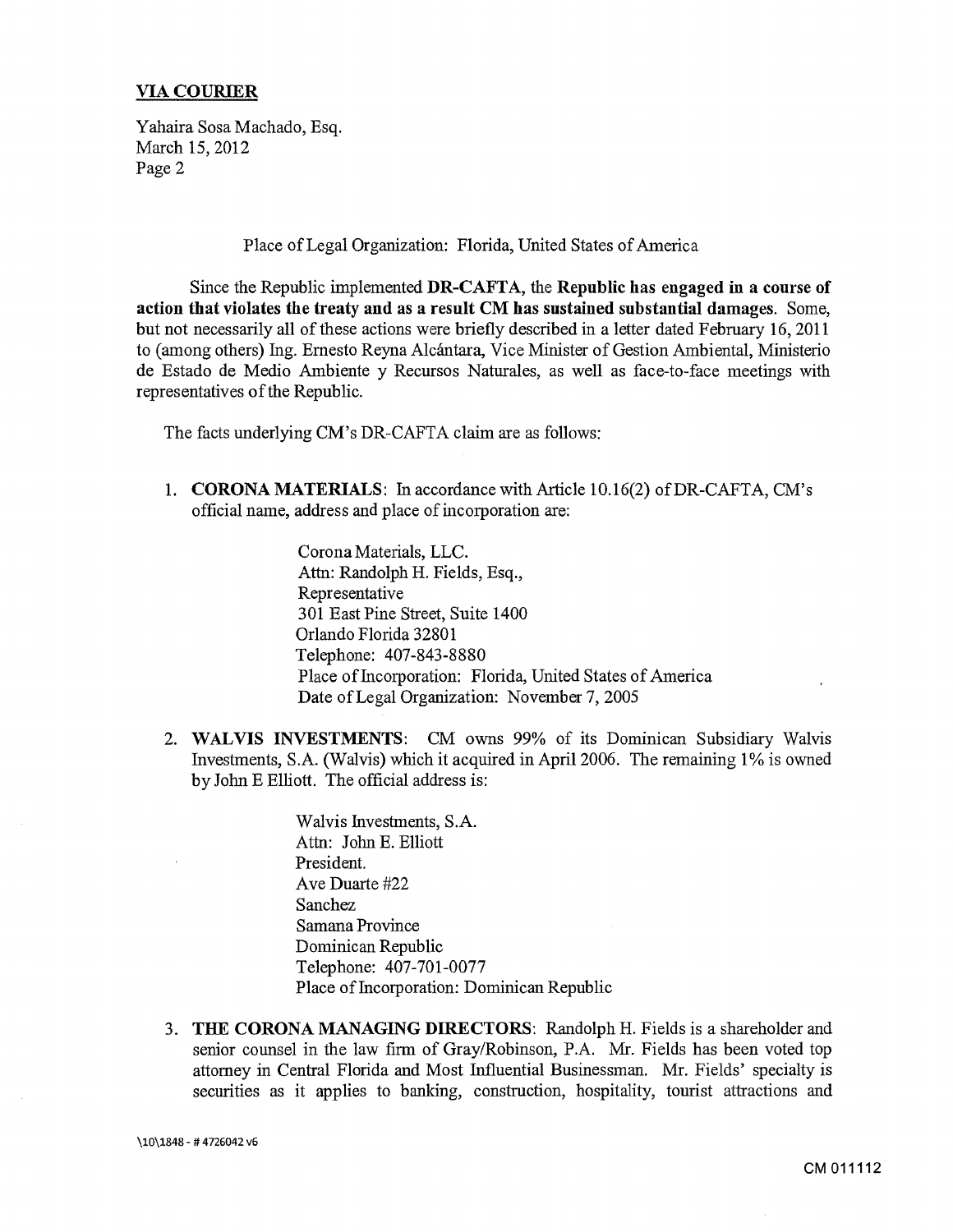Yahaira Sosa Machado, Esq. March 15, 2012 Page 3

> automotive sectors. He is a principal in new car franchises. He has assisted in raising billions of dollars in the capital markets. He has served as Chairman of the Orlando Metropolitan Planning Board, Chairman of the State of Florida Black Business Investment Board, Chairman of the Orlando Opera Board and Chairman of Rollins College's Hamilton Holt Business School. John E. Elliott is a major shareholder and former COO of Gencor Industries of Orlando a publically traded company and leader in the manufacture of hot asphalt plants and mining machinery.

- 4. **CORONA'S OBJECTIVE:** CM's objective is to distribute construction aggregate materials throughout southeast USA. CM had negotiated terms of wholesale supply contracts with major companies. In addition principal John Elliott planned to offer regular delivery of aggregate materials to over 200 asphalt plants owned by individual Gencor clients under preferencial terms. The annual demand was projected at 700,000 metric tons. To meet this demand CM planned to export to the U.S. materials from the Caribbean Basin. Inquiries were made with several countries including the Dominican Republic. CM's operational and logistical requirements were based largely on the ultra modern "Polaris" mine in Vancouver Canada which is situated in a highly sensitive environmental location. There are four critical requirements for the export operation: 1. High quality homogeneous material, 2. Deposit reserves sufficient for fifty years of operation, 3. Deep water (14 meters) seaport to accommodate 70,000 ton panamax class ships situated adjacent to mine, and 4. Protected harbor with calm waters. These requirements considerably reduced CM's choices. In 2005 and 2006 CM principals met with Ing. Octavio Lopez, Dominican Director of Mining who was most responsive and helpful. After researching the options around the Dominican coast it was determined the only viable location that met all four requirements was the Joama group of concessions, close to Sanchez.
- 5. **REPRESENTATIONS & PROMISES DESIGNED TO ATTRACT FOREIGN INVESTMENT IN DOMINICAN REPUBLIC:** In 2006 CM met with Ing. Octavio Lopez, Director of the Dominican Mining Office at their offices in Orlando. He suggested that CM locate our proposed construction aggregate export business in the Dominican Republic. He presented three exploration concessions in the Sanchez area that were available for sale. The CM principals liked the Director's proposal and his confident representations that the investment would be secure. Sometime later principal Randolph Fields lunched at the prestigious Orlando University Club with special invitee Lie. Eddy Martinez, then Secretary of State for OPI-RD or CEI-RD who was ardently promoting and campaigning to the Central Florida business leaders the merits of investing in the Dominican Republic. Later in Santo Domingo the CM principals met with Francisco Javier Garcia, then Secretary of Industry and Commerce, on two occasions with Ing. Ernesto Reyna, Sub-Secretary of Environmental Management, and with Omar Ramirez, then Secretary of the Environment. All these senior representatives of the Dominican Republic expressed encouragement and vowed support for the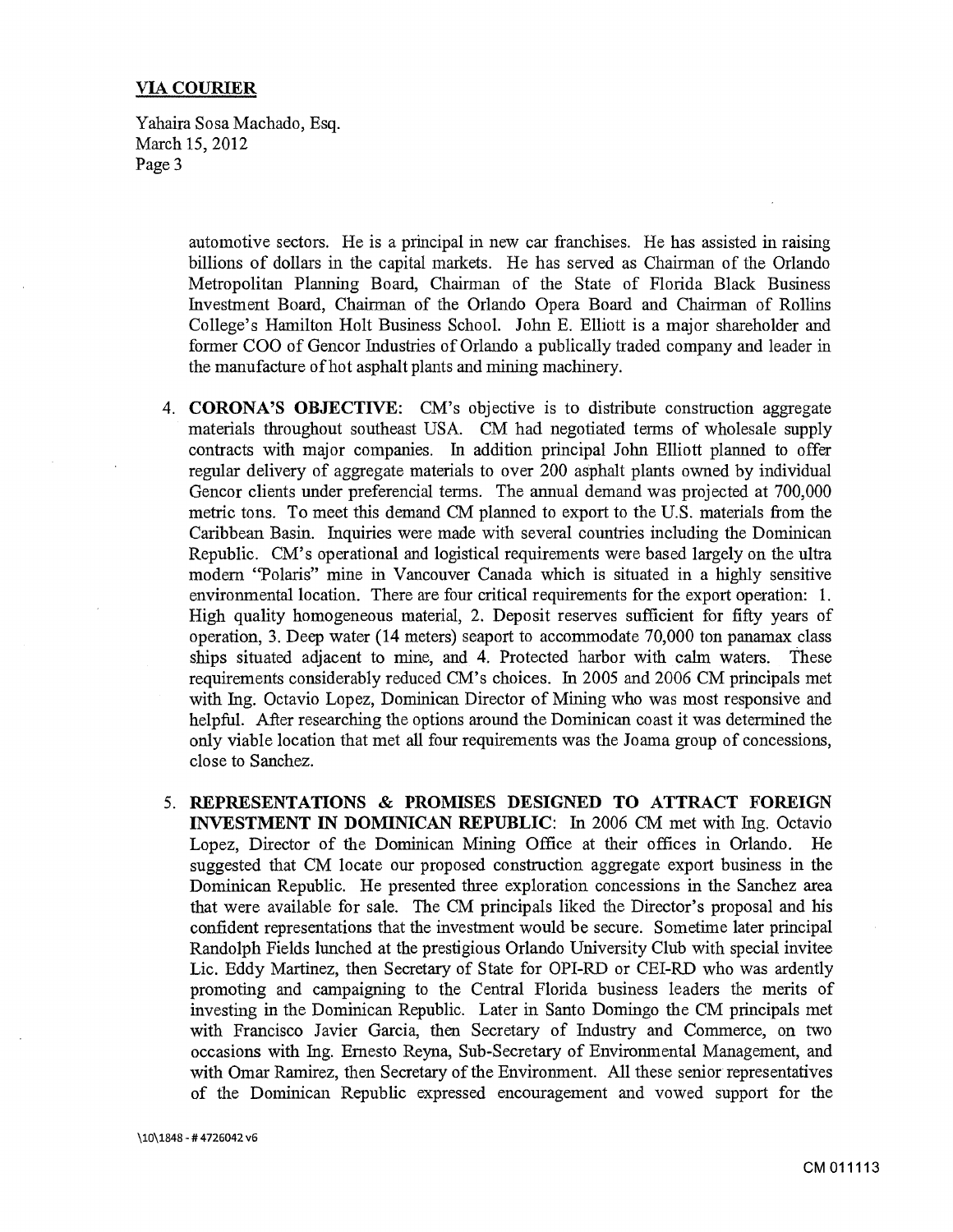Yahaira Sosa Machado, Esq. March 15, 2012 Page 4

> proposed Joama project. This unified support satisfied the CM principals that an investment would be reasonably secure from political and other risks especially those associated with the entitlement and permitting process.

- 6. PURCHASE OF CONCESSIONS: The Joama, Joban and Perla Exploration Concession Applications were purchased for considerable consideration on 12 April 2006.
- 7. DUE DILLIGENCE: In 2006 CM conducted its due diligence with respect to the proposed aggregate materials export venture near Sanchez in the Dominican Republic. Various sites were examined and land surveyors were contracted for a period of three months to provide boundary surveys of over 100 contiguous parcels at the western part of the Joama Concession. CM representatives met with all the land owners and determined all would gladly either sell or enter into royalty agreements. The following feasibility studies were conducted at considerable expense by leading Dominican consultants and all determined the project was viable: Legal and Political - Dr. Manuel Tapia; Environmental - Mario Mendez of EMPACA; Economic - Alberto Holguin of Rocas y Minerals; Private Sea Port – Seabulk of Vancouver Canada, Florida Aggregate Study – Lampl Herbert of Tallahassee Florida.
- 8. JOAMA EXPLOTATION CONCESSION: In May of 2007 CM hired Alberto Holguin of Rocas and Minerales to prepare and submit appropriate documentation to Dominican Mining Office. The concession was approved by the Director of Mining, the Secretary of Industry and Commerce and the Dr. Lionel Fernandez Reyna, President of the Republic. The date of the final Resolution#Xll-09 is 1 June 2009. The delay of two years in granting the Resolution was because Francisco Javier Garcia resigned as Secretary of Industry and Commerce to become the Presidential Campaign Manager. The new Secretary was Milanio Paredes to the best of CM's knowledge did not execute any new mining concessions and the application lay on his desk for eighteen months. Within two weeks of Munchi Fadul being appointed Secretary he signed the Resolution granting the Joama Exploitation Concession.
- 9. DESCRIPTION OF THE AREA: The area of the mine is located in a desolate rocky mountainous area unsuitable for habitation, agriculture, tourism, or any other use other than mining. It has complex topography and property boundaries. There are no roads into the area and the nearest houses are more than one kilometer distant. The mine was carefully designed to be completely invisible from outside the area. There would be no visual impact. The aggregate material was to be transported to the port via covered conveyor which also would run in tunnels so trucks are not required. The port is a simple design utilizing piers with a low environmental footprint.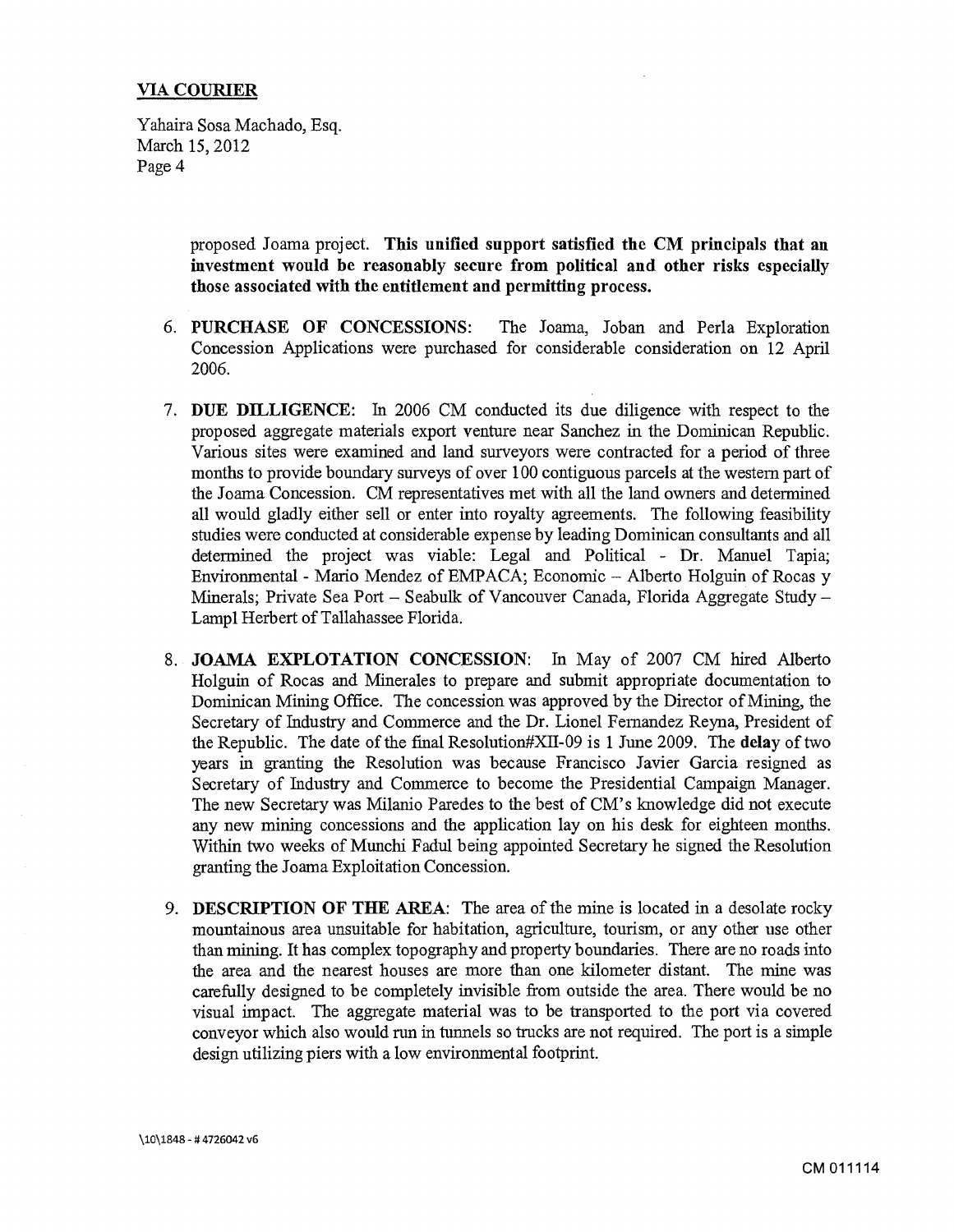Y ahaira Sosa Machado, Esq. March 15, 2012 Page 5

- 10. ACQUISITION OF SURFACE RIGHTS: In 2008 and 2009 CM at considerable cost entered into 45 purchase options or royalty or easement contracts totaling more than 863,000 square meters. The professional appraisals returned a low value for the remote and desolate parcels and CM offered a fixed price per tarea approximately three times the appraisals which greatly pleased the owners.
- 11. COMMUNITY SUPPORT: The project which would offer much-needed employment opportunities gained overwhelming community support. Local mayors, preachers, pastors, school directors, neighborhood associations, universally supported the project. Political support was give by the Provincial Governor, Senator, Congressman, Sindicos, etc. The only opposition to the project was minor and came from PRD opposition underwritten by competitive interests.
- 12. APPLICATION FOR ENVIRONMENTAL LICENSE: CM applied for an environmental license with the Secretary of the Environment & Natural Resourses on 18 September 2007. The Terms of Reference for the Mine, Conveyor and Private port was issued on 6 May 2008 (when Terms of References are issued without identifying any major issues it is assumed a final approval will likely follow). On 9 October 2008 CM requested the Terms of References be split into two separating the mine from the port. The principal reason being that it appeared that a new highly discriminatory government regulation was being contemplated which would not allow exports of aggregate. On 18 November 2008 the discriminatory dance began in earnest when the Secretary of the Environment signed Resolution #17-2008 cancelling the administrative procedure to obtain permits to export construction aggregates. However on 25 May 2009 the Secretary signed Resolution #21-2009 reinstating the administrative procedure to export aggregates but added a new punitive and discriminatory tax (on exports only) of US\$2.00 per cubic meter. Oh and by the way the only party that would be adversely affected was CM, the foreign company panning exports. On 24 June 2009 new Terms of Reference were issued but the horsing around continued and CM was only issued Terms for the mine (not the port) and since that time CM has never received the separate Terms of Reference for the port and transport conveyor. These new Terms of Reference limited CM to local sales only despite the fact new Resolution #21-2009 had gone into force the previous month. It is noteworthy that the both Lena Beriguette, Director of the Evaluation Committee and Ing. Emesto Reyna never acknowledged the existence of this new repealing Resolution (21-2009) and it never appeared in the official website with all the other resolutions. The application continued to be processed very slowly despite the fact that we promptly responded to all the Departments' requests. On 14 May 2010 the Department requested further information for the final review - most of this information we had provided twice before and was included in the two previous applications. On 18 August 2010 (almost 2 years after our filing) we received a letter from Environmental that they did not consider the project was environmentally viable. The six reasons given did not provide substantive reason to support their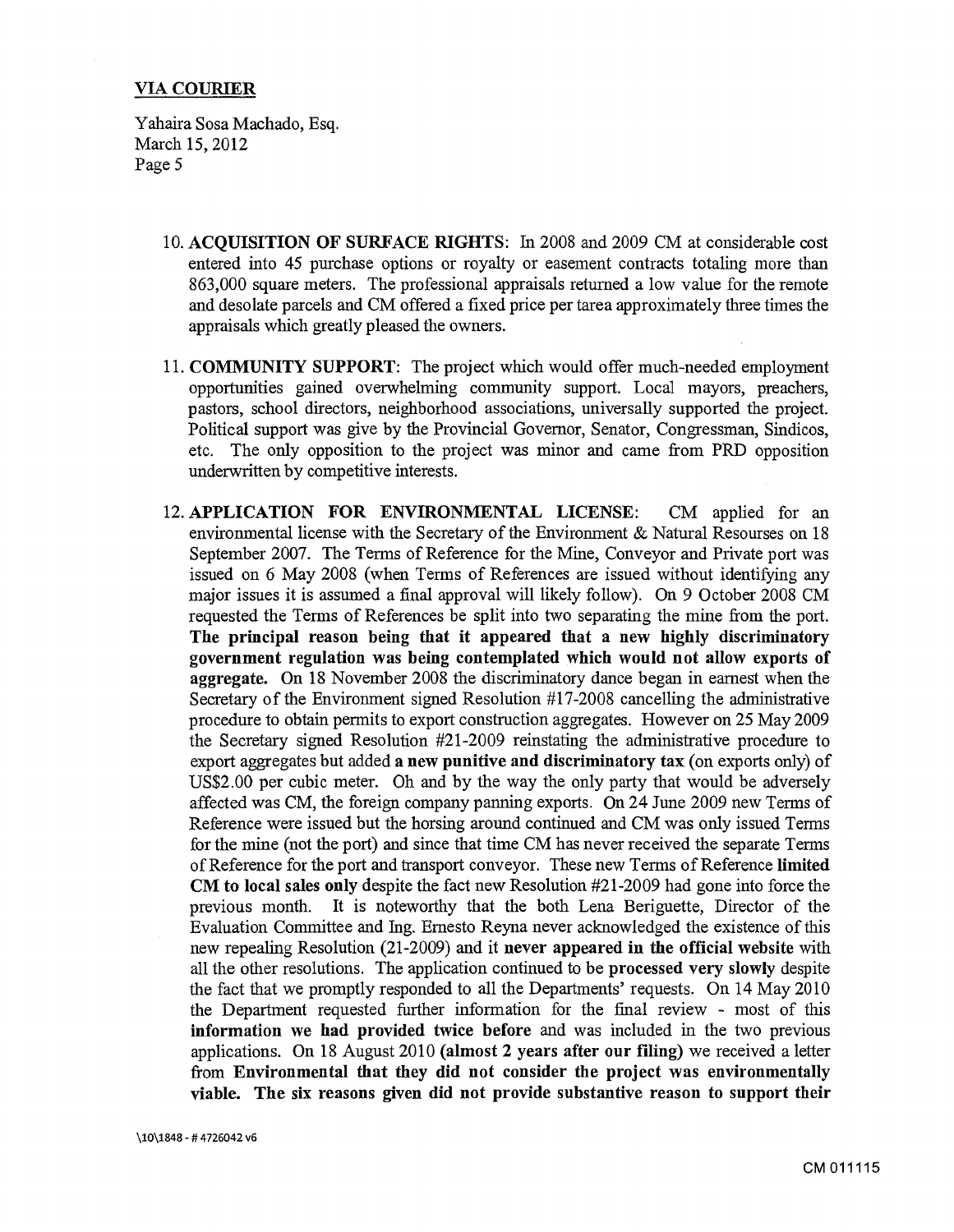Yahaira Sosa Machado, Esq. March 15, 2012 Page 6

> **claim.** For instance they stated the project needed to be more than 30 meters from all water bodies and water courses. The closest water is 700 meters away. CM representatives met with Ing. Emesto Reyna who told Lena the Supervisor of the Evaluation Committee to try and assist CM. When CM met in her office she showed little interest or motivation to assist CM. Furthermore she demonstrated to CM that she had little knowledge of the project and for the fourth time requested copies of letters of no objection from the property owners to conduct exploration activities on their properties. These letters dated back to the summer of 2007, the exploration had long been completed and the letters had been superseded by option and royalty contracts. On *5* October 2010 CM sent a letter requesting a formal reconsideration which was never answered. The Provincial Governor, Sindicos and Development Associations all sent letters of support to Ing. Reyna and requested a meeting to request the license be granted. The meeting was held in mid January 2011 and was attended by Ing. Emesto Reyna and the various Department heads. Reyna stated the project would be reconsidered and told CM they would start work immediately following the adjournment of the meeting. As the Environmental Ministry telephone system and website appears to have been and possibly still is inoperable ... in mid February CM representatives visited the new ''Unico Ventana" to inquire as to the status of the reconsideration ... after speaking to several officials including Antonia Reyna's assistant ... all stated they had not seen and none had worked on the Joama case file. On the 16 February, 2011 CM hand-delivered a letter to Reyna and the Minister requesting the license, a new Terms of Reference for the port, payment for losses and damages to date or CM would seek a resolution in Arbitration under the DR-CAFTA provisions. **To date they have never responded.**

- 13. **PUBLIC STATEMENTS ANNOUNCING APPROVALS IN 60-90 DAYS:** The Environmental Ministry has repeatedly stated in the national press and at presentations that the time to approve Environmental licenses is 30-60 days and occasionally requires an additional 30 days or a maximum of90 days. Forty-six months have passed since 18 September 2007 when CM first applied for a License. Furthermore the Republic has failed to respond to virtually all communications sent requesting status of the project including the request on 5 October 2010 to reconsider its decision. The **Republic has been unresponsive and shown gross discourtesy** cancelling numerous appointments at the last minute after travelling from Florida or Sanchez to its offices. Without doubt the Republic has discriminated against CM as a foreign investor and the Republic's actions clearly constitute violations of Article 10.5(1) of DR-CAFTA treaty.
- 14. **RESOLUTION #18-2008:** On 18 November, 2008 the Republic through its Environmental Ministry signed into effect this resolution **cancelling the administrative procedure to procure permit to export,** among other items, construction aggregates effectively crippling CM business and investment. Furthermore this was done while the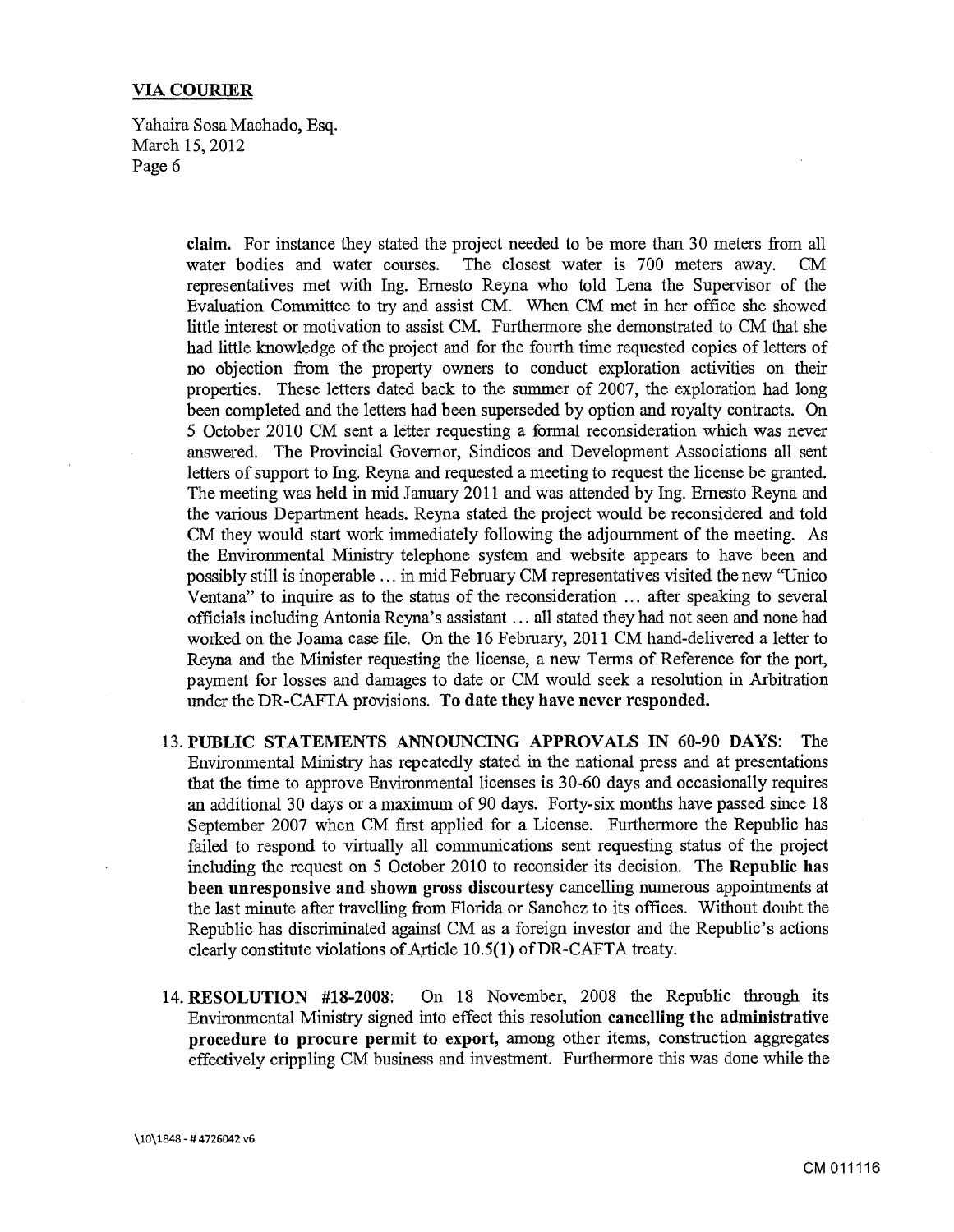Yahaira Sosa Machado, Esq. March 15, 2012 Page 7

> Terms of Reference for the Mine and Port issued by the same Ministry were still in effect.

- 15. SPLITTING THE ORIGINAL TERMS OF REFERENCE: In anticipation of Resolution #18-2008, CM on 9 October requested the splitting of the Terms of Reference into two separate documents. One for the mine and one for the port and conveyor. Despite the fact that CM would no longer be permitted to export aggregates it took the Republic until 24 June 2009 or nine months to issue the new Terms of Reference for the mine only.
- 16. RESOLUTION 21-2009: On 25 May 2010 the Republic through its Environmental Ministry signed into effect this resolution which reversed the previous Resolution #18- 2008 which now re-established the permitting procedure to export aggregates. However the Republic never granted the separate Terms of Reference for the port and conveyor despite many requests to do so. This resolution was never published in the official website and was not even acknowledged by Ing. Ernesto Reyna who continued to process the license on the condition CM would not export. Although CM's plans to export were again legally permissible, the Republic by unfairly and arbitrarily denying to grant the Terms of reference effectively crippled CM's export plans and investment. No other domestic mining company was restricted to export and without doubt the Republic discriminated against CM as a foreign investor and the Republic's actions clearly constitute violations of Article 10.5(1) of DR-CAFTA treaty.
- 17. RESOLUTION 21-2009 EXPORT TAX LEVY: This resolution also stipulated that all aggregate exports would be subject to a new discriminatory and punitive US\$2.00 per cubic meter export tax. This tax had not been ratified by the Dominican congress or senate and may be considered unconstitutional. Aggregate exports are a high volume low margin enterprise and the excessive amount of the discriminatory tax seriously impacts the projected profit per ton as evidenced by KPMG accounting projections. Also the tax on domestic sales is only US\$0.30 cubic meter thus discriminating against exports businesses owned by foreign investors clearly constitute violations of Article 10.5(1) of DR-CAFTA treaty.
- 18. STATEMENTS BY THE MINISTER: It is widely known that the Jaime David, the former Environmental Minister was not supportive of the mining sector. To the best of CM's knowledge no other foreign major mining operations have been licensed during his tenure. Furthermore he may have stated that he will not approve licenses for foreign mining operations and according to third parties it has been reported that he publically stated that "he will not permit the export [of] Dominican soil". Without doubt the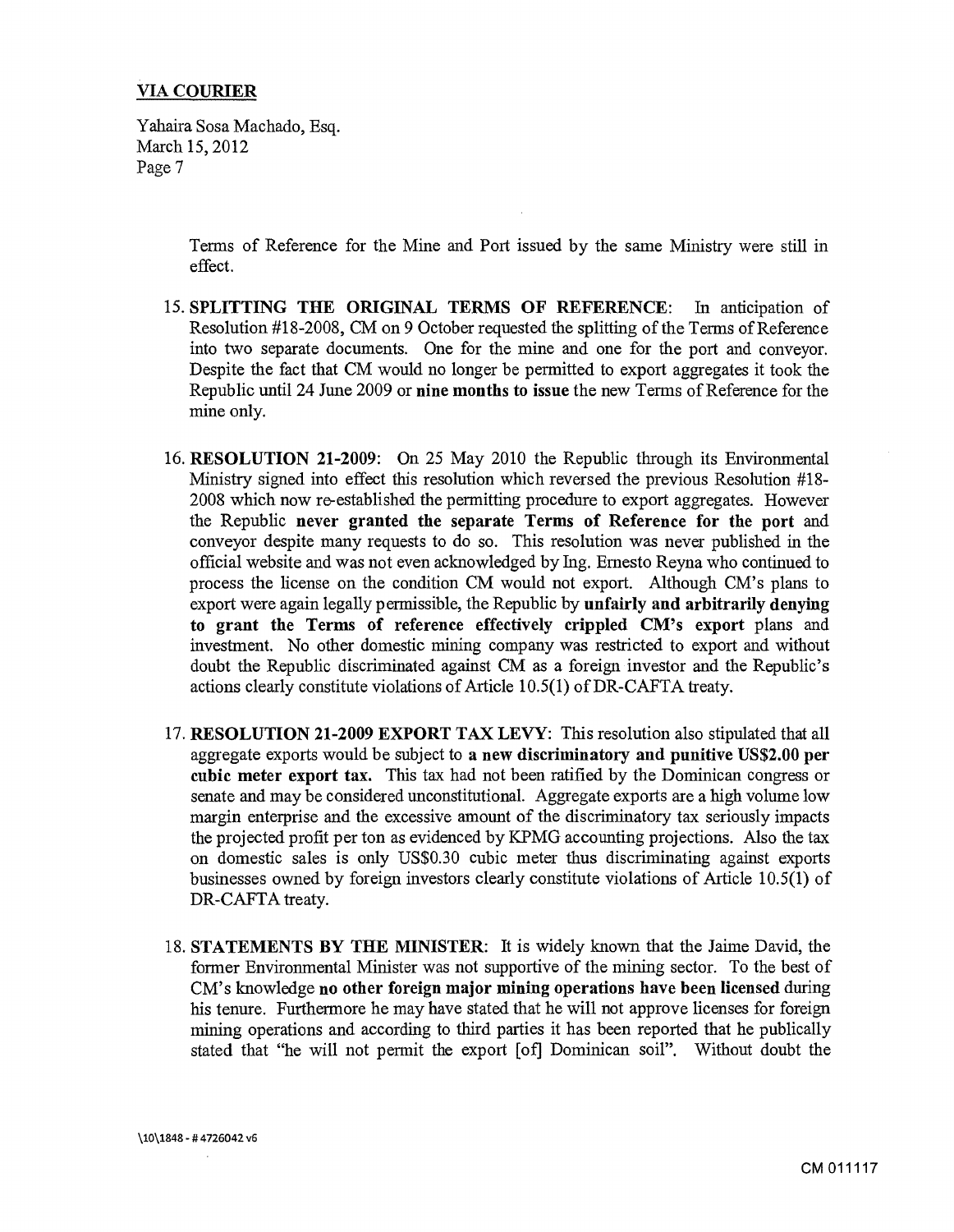Yahaira Sosa Machado, Esq. March 15, 2012 Page 8

> Republic discriminated against CM as a foreign investor and the Republic's actions clearly constitute violations of Article 10.5(1) ofDR-CAFTA treaty.

- 19. LETTER DENYING LICENCE: On 18 August 2010 the Republic through its Environmental Ministry issued a letter / notice reference  $\#003771$  and DEA 3867-10 signed by Ing. Emesto Reyna Alcantara, Vice Minister of Gestion Ambiental which set forth six reasons why the Joama project was not environmentally viable referencing Articles: 8, 118, 120, 129 of the Environmental law  $\#$  64-00. None of these six reasons provided a substantive, technical, logical or project specific reason to justify denying the license. They were merely parroted quotations from the environmental law #64-00 without reference to specific violations or omission. For example one stated that projects needed to be more than 30 meters from water bodies or rivers. It did not specify that the project was less than the 30 meters minimum when in fact the nearest part of the project is 700 or more away with no possibility of contamination. As other mines in Sanchez are immediately next to a river and blatantly contaminated the water, the Republic discriminated against CM as a foreign investor and ignored violations by domestic owned mines the Republic's actions clearly constitute violations of Article 10.5(1) ofDR-CAFTA treaty.
- 20. PRIOR KNOWLEDGE OF NON-VIABILITY BY MINISTRY: On 18 August 2010 the Republic through its Environmental Ministry issued a letter  $\ell$  notice reference  $\#$ 003771 and DEA 3867-10 signed by Ing. Emesto Reyna Alcantara, Vice Minister of Gestion Ambiental which set forth six reasons why the Joama project was not environmentally viable referencing Articles: 8, 118, 120, 129 of the Environmental law # 64-00. None of these six reasons provided a substantive, technical, logical or project specific reason to justify denying the license. All of the six reasons for denying the license should have been readily identified by the Ministry during their review of the original application for the Terms of Reference for the Port and Mine and the subsequent second application for the Terms of Reference for the Mine only. As a general description of the planned project and its specific location was provided on both those occasions and because the six reasons for denying the license are merely quotations from the environmental law and not specific technical reasons directly related to or referred to in the Environmental License Application, the Ministry should never have issued the two Terms of Reference which are in themselves generally considered by applicants and officials alike as a pre-approval or minimally an acknowledgement by the Ministry that the project has merit and does not present any overshadowing circumstances or conditions that would preclude the ultimate granting of a license such as the six reasons given. For this reason the Dominican State has deliberately misled CM by not informing CM during the time the Terms of Reference were applied for and being reviewed that the Joama project was not viable for the general reasons the project did not comply with Articles: 8, 118, 120, 129 of the Environmental law # 64-00. Instead the Ministry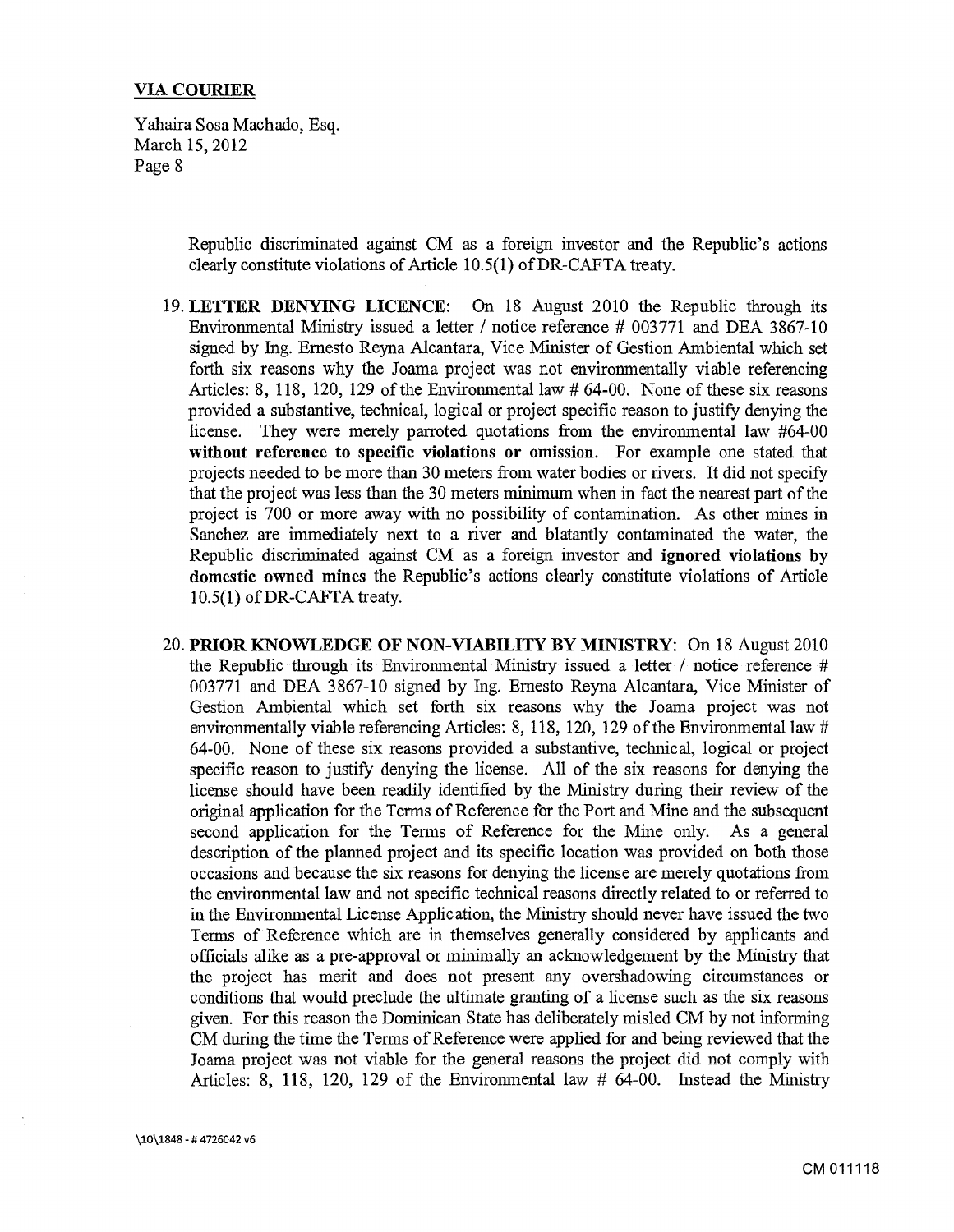Y ahaira Sosa Machado, Esq. March 15,2012 Page 9

> granted the Terms of Reference causing CM to believe the project was potentially viable, licensable and generally acceptable to the Ministry and wrongly inducing them to invest their assets and time in a project that in reality did not meet their illusive standards from its inception. Without any doubt the Republic through its Environmental Ministry grossly discriminated against CM as a foreign investor and the Republic's actions clearly constitute violations of Article 10.5(1) of DR-CAFTA treaty.

- 21. REPRESENTATIONS & PROMISES: Ing. Octavio Lopez The Director of Mines, Lie. Eddy Martinez - Minister of CEI-RD, Ing. Emesto Reyna -Vice-Minister of Gestion Ambiental, Omar Ramirez - Ex-Secretary of the Environment, Francisco Javier Garcia -Ex-Secretary of Industry and Commerce all to varying degrees represented that the CM investment would be welcomed in the Republic collectively causing CM to be satisfied that its investment in the Republic would be free from political or administrative adversity. CM is now of the opinion that the Republic has misled and tricked them into making an investment that they knew or should have known was doomed from the start. CM could not have reasonably known or anticipated that the Republic would stall the environmental permitting process for forty six (46) months. The two Dominican environmental consultants hired by CM at great expense were approved and recommended by the Environmental Ministry.
- 22. COASTAL FRINGE DECREE: In 2009 CM engaged the Dominican law firm of Rios and Associates to apply for Executive Decree to use a small part of the 60 meter costal fringe being sovereign land. Rios advised CM in 2010 that this approval had been paralyzed for eighteen months.
- 23. CONDUCT AT ENVIRONMENTAL MINISTRY: The conduct of the staff at Gestion Ambiental towards CM partners has been in serious question. In particular Ing. Lena Beriguette, Director of the Evaluation Department generally presented herself as disinterested, unmotivated and extraordinarily slow in processing our application. If CM did manage to make an appointment to meet with her it was always an effort for her to respond to our serious issues. Her requests and responses were repetitious and clearly indicated she was unwilling or unable to fully comprehend the project and was generally uninterested in delving into the details. An example is: twice in a period of six months she requested copies of a set of obsolete documents which were previously provided in the original application for both the Terms of Reference and the Environmental Study. After travelling from Florida or Samana for an appointment she would often cancel without notice. Many of the staff members were generally rushing around, too busy to be bothered. Often one had to resort to grabbing them by the arm in the hallways. The standard response if you had a problem at the Environmental Management office was "write a letter" to the Sub-Secretary. CM wrote over twelve letters to the Sub-Secretary and never received a reply.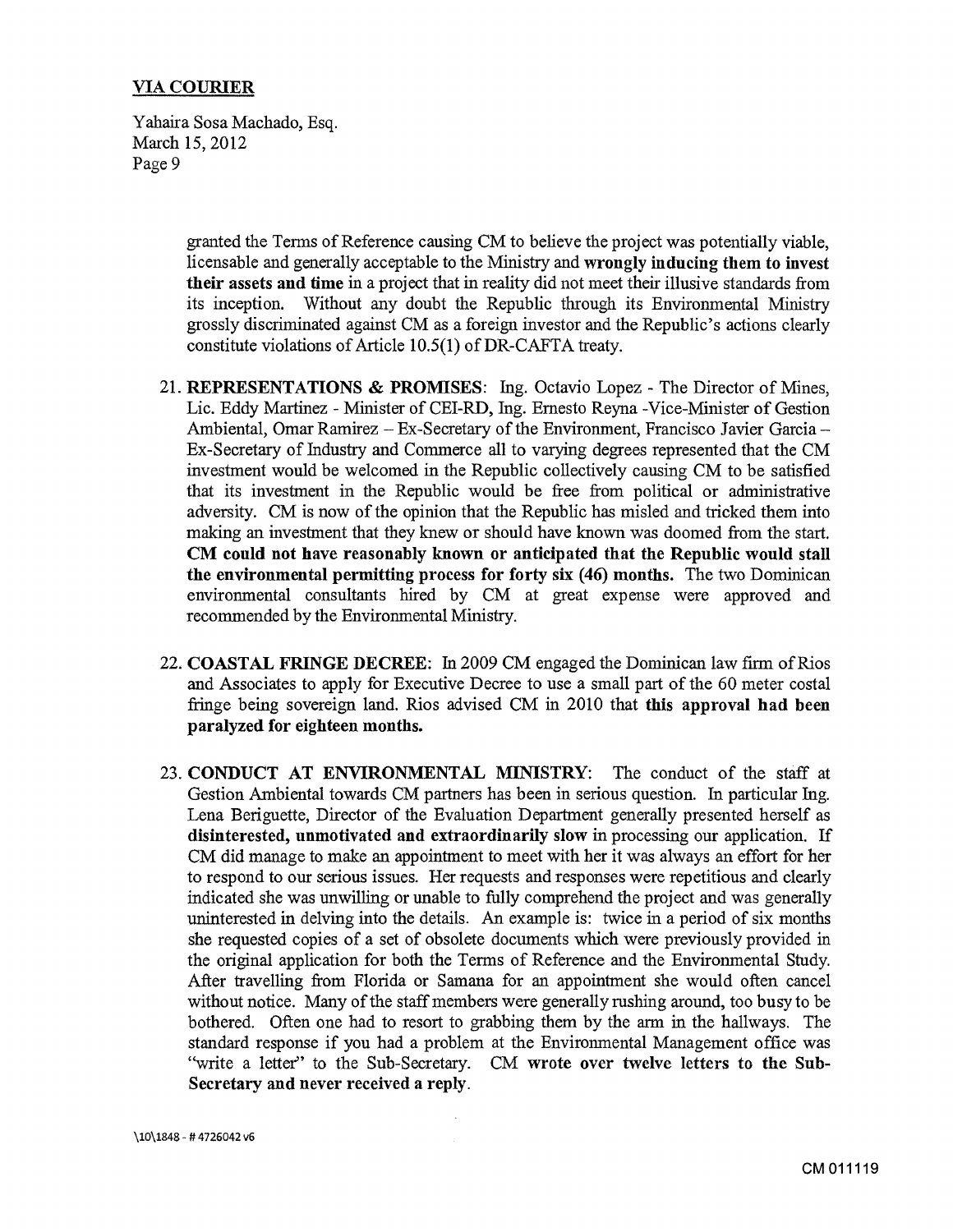Yahaira Sosa Machado, Esq. March 15, 2012 Page 10

# Summary of Key Facts and Dates

| April 12, 2006     | CM invested in DR mineral concessions                                                                                                                                         |
|--------------------|-------------------------------------------------------------------------------------------------------------------------------------------------------------------------------|
| 2006-2007          | CM conducted studies, hired engineers and consultants and began<br>raising financing, acquiring land and seeking customers                                                    |
| September 18, 2007 | CM files Application for Environmental License                                                                                                                                |
| 2008-2009          | CM acquires surface rights for the project                                                                                                                                    |
| May 8, 2008        | Favorable terms of reference (in essence, initial approval regarding<br>environmental clearance) issued                                                                       |
| September 16, 2008 | <b>CM submits Environmental Application</b>                                                                                                                                   |
| November 18, 2008  | Secretary of Environment mysteriously orders cessation of aggregate<br>exports                                                                                                |
| May 25, 2009       | Secretary of Environment imposes punitive discriminatory \$2.00 per<br>ton on exports of CM products                                                                          |
| June 1, 2009       | Concession approved by DR Director of Mining and President of the<br>Republic                                                                                                 |
| Never              | Secretary of Environment never even issued terms of reference for the<br>port - total silence                                                                                 |
| May 14, 2010       | Environmental Department (after one and one-half years from<br>submission of application) requests additional information it already<br>had received - the slow death warrant |
| August 18, 2010    | Environmental approval wrongfully denied with no specific reason<br>given - after 2 years                                                                                     |
| October 5, 2010    | CM asks for reconsideration - no response ever given by DR officials                                                                                                          |
| February 16, 2011  | CM demand letter is delivered to government authorities - never a<br>response from DR officials                                                                               |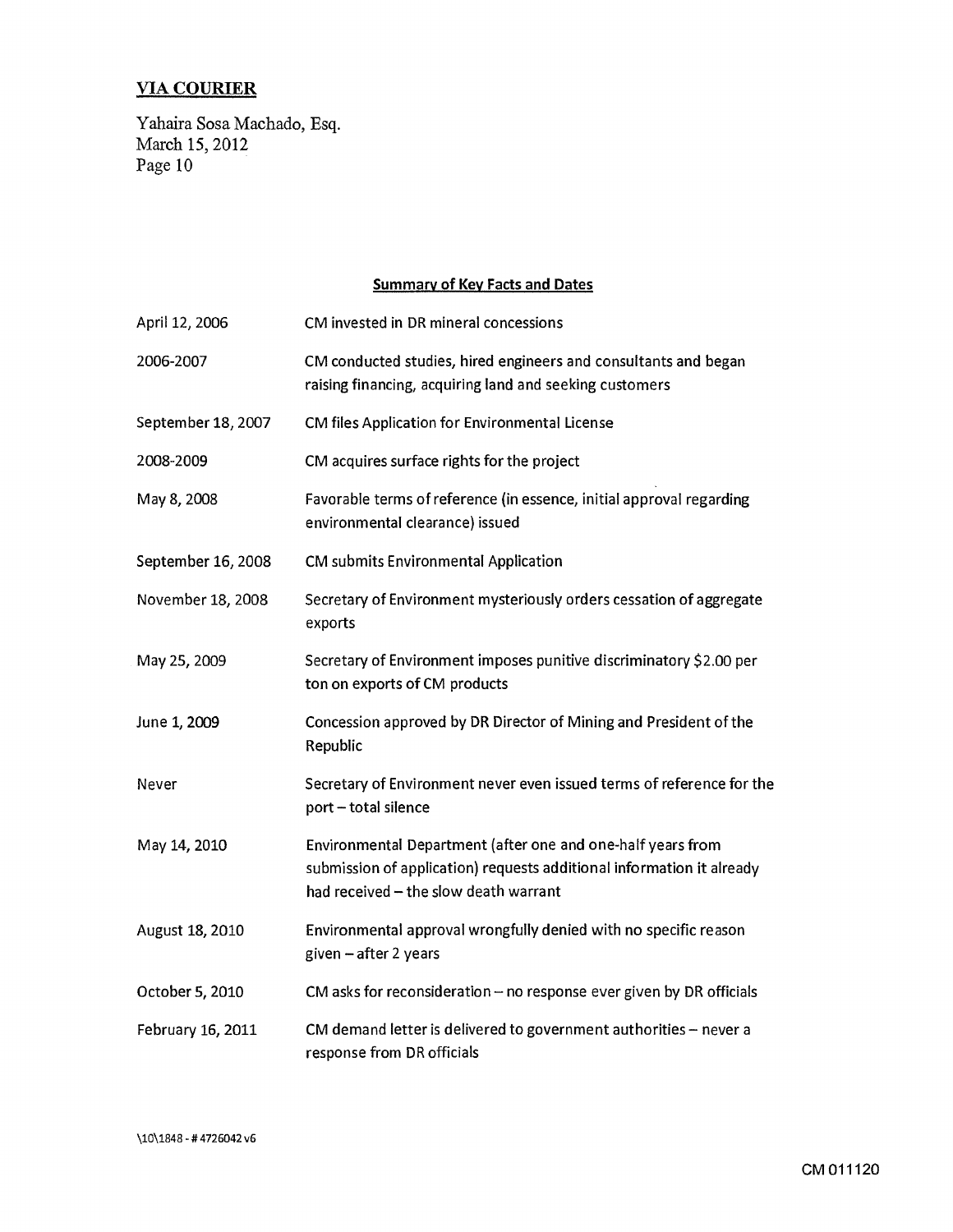Y ahaira Sosa Machado, Esq. March 15, 2012 Page 11

| Mid-June, 2011 | Mr. Reyna states in an open meeting the re-approval of the project<br>should be reconsidered |
|----------------|----------------------------------------------------------------------------------------------|
| March, 2012    | Silence from the DR; CM severely damaged                                                     |

The Republic's acts have caused and will cause damage to CM of at least US\$342 million. If CM is forced to resort to Arbitrate, CM will substantiate to the tribunal the amount of the damages and losses suffered by CM for a minimum period of five years. This information will be obtained from accounting proformas, projections and valuations previously prepared by KPMG, CM's Investment Bank in New York.

Notwithstanding our request that the Republic stop its wrongful actions as described both in this document and in a letter on February 16, 2011 the Republic has failed to do so. The Republic's actions constitute violations of Article  $10.5(1)$  of DR-CAFTA treaty, which requires "Each Party shall accord to covered investments treatment in accordance with customary international law, including fair and equitable treatment and full protection and security''.

CM has requested to be treated no worse than Dominican Investors have received with respect to similar investments, but the Republic has not agreed to do so. The Republic's failure to treat CM no worse than Dominican domestic investors constitutes a violation of Article 10.4 of the DR-CAFTA treaty, which states:

> Accords, in like circumstances, to investments in its territory of investors of any other Party or of any non-Party with respect to the establishment, acquisition, expansion, management, conduct, operation, and sale or other disposition of investments.

CM requests a settlement meeting with persons authorized to cause the Republic to recompense CM for its damages and/or to provide mutually acceptable equitable relief. Please respond to t his good faith proposal as soon as possible by contacting Randolph H. Fields, Esq. See Section 1, above. If this cannot be arranged in good faith and soon CM shall seek Arbitration in the District of Columbia, USA as is its right under the treaty.

For your convenience we are enclosing a Spanish translation but we must insist that this English version governs and controls in case of conflicts.